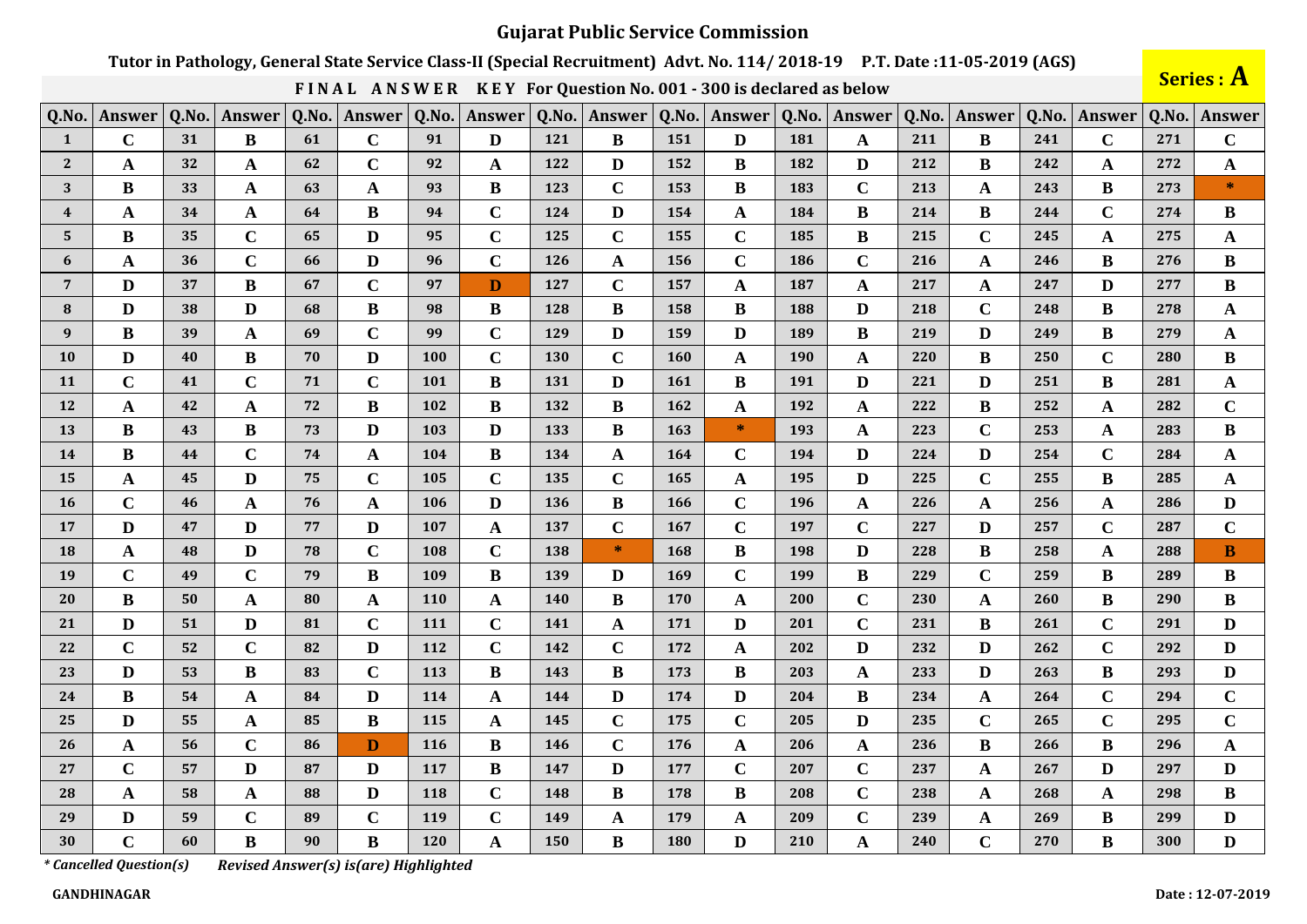# Tutor in Pathology, General State Service Class-II (Special Recruitment) Advt. No. 114/2018-19 P.T. Date:11-05-2019 (AGS)

FINAL ANSWER KEY For Question No. 001 - 300 is declared as below

Series : B

| Q.No.            | Answer      | Q.No. | Answer       | Q.No. | Answer       | Q.No.      | Answer       | Q.No.      | Answer       | Q.No.      | Answer       | Q.No. | Answer       | Q.No. | <b>Answer</b> | Q.No. | <b>Answer</b> | Q.No. | Answer       |
|------------------|-------------|-------|--------------|-------|--------------|------------|--------------|------------|--------------|------------|--------------|-------|--------------|-------|---------------|-------|---------------|-------|--------------|
| 1                | D           | 31    | $\mathbf C$  | 61    | $\mathbf C$  | 91         | $\mathbf C$  | 121        | D            | 151        | B            | 181   | D            | 211   | $\mathbf C$   | 241   | B             | 271   | D            |
| $\mathbf{2}$     | $\mathbf C$ | 32    | A            | 62    | D            | 92         | A            | 122        | A            | 152        | D            | 182   | B            | 212   | $\mathbf C$   | 242   | B             | 272   | D            |
| 3                | B           | 33    | $\bf{B}$     | 63    | $\mathbf C$  | 93         | B            | 123        | B            | 153        | $\mathbf C$  | 183   | B            | 213   | B             | 243   | $\mathbf{A}$  | 273   | D            |
| $\boldsymbol{4}$ | $\mathbf A$ | 34    | A            | 64    | $\mathbf{D}$ | 94         | $\mathbf C$  | 124        | D            | 154        | $\mathbf{D}$ | 184   | $\mathbf A$  | 214   | $\mathbf C$   | 244   | $\bf{B}$      | 274   | $\mathbf C$  |
| $5^{\circ}$      | A           | 35    | $\bf{B}$     | 65    | $\bf{B}$     | 95         | D            | 125        | $\mathbf C$  | 155        | $\mathbf C$  | 185   | $\mathbf C$  | 215   | $\mathbf C$   | 245   | $\mathbf C$   | 275   | $\mathbf C$  |
| 6                | $\mathbf C$ | 36    | A            | 66    | $\mathbf{D}$ | 96         | A            | <b>126</b> | $\mathbf A$  | 156        | A            | 186   | $\bf{B}$     | 216   | $\bf{B}$      | 246   | A             | 276   | $\mathbf A$  |
| $\overline{7}$   | D           | 37    | D            | 67    | D            | 97         | D            | 127        | $\mathbf C$  | 157        | $\mathbf C$  | 187   | $\mathbf C$  | 217   | D             | 247   | A             | 277   | D            |
| 8                | A           | 38    | D            | 68    | D            | 98         | D            | 128        | B            | 158        | $\bf{B}$     | 188   | $\ast$       | 218   | $\mathbf{A}$  | 248   | $\mathbf C$   | 278   | $\bf{B}$     |
| 9                | $\mathbf C$ | 39    | B            | 69    | $\mathbf C$  | 99         | $\mathbf C$  | 129        | A            | 159        | D            | 189   | D            | 219   | B             | 249   | D             | 279   | D            |
| 10               | $\bf{B}$    | 40    | D            | 70    | $\bf{B}$     | 100        | $\mathbf{A}$ | 130        | D            | 160        | $\mathbf C$  | 190   | $\bf{B}$     | 220   | B             | 250   | B             | 280   | D            |
| 11               | $\mathbf C$ | 41    | $\mathbf C$  | 71    | $\mathbf{D}$ | 101        | D            | 131        | $\bf{B}$     | <b>161</b> | $\mathbf{A}$ | 191   | $\mathbf A$  | 221   | $\mathbf C$   | 251   | D             | 281   | $\bf{B}$     |
| 12               | $\mathbf C$ | 42    | A            | 72    | $\mathbf A$  | 102        | B            | 132        | $\bf{B}$     | 162        | D            | 192   | $\mathbf C$  | 222   | $\mathbf{A}$  | 252   | $\bf{B}$      | 282   | D            |
| 13               | A           | 43    | $\bf{B}$     | 73    | $\, {\bf B}$ | 103        | B            | 133        | D            | 163        | $\mathbf C$  | 193   | $\bf{B}$     | 223   | $\ast$        | 253   | $\mathbf C$   | 283   | D            |
| 14               | $\bf{B}$    | 44    | B            | 74    | $\mathbf C$  | 104        | A            | 134        | $\bf{B}$     | 164        | $\bf{B}$     | 194   | $\mathbf{D}$ | 224   | $\bf{B}$      | 254   | D             | 284   | $\mathbf A$  |
| 15               | D           | 45    | A            | 75    | $\mathbf C$  | 105        | $\mathbf C$  | 135        | $\mathbf C$  | 165        | B            | 195   | $\mathbf C$  | 225   | A             | 255   | $\mathbf C$   | 285   | $\mathbf C$  |
| <b>16</b>        | D           | 46    | $\mathbf C$  | 76    | $\mathbf C$  | 106        | $\mathbf C$  | 136        | D            | 166        | $\mathbf C$  | 196   | $\mathbf C$  | 226   | B             | 256   | $\mathbf{A}$  | 286   | B            |
| 17               | $\mathbf C$ | 47    | D            | 77    | $\mathbf{D}$ | 107        | A            | 137        | A            | 167        | $\mathbf{A}$ | 197   | D            | 227   | $\bf{B}$      | 257   | D             | 287   | $\mathbf{A}$ |
| 18               | B           | 48    | $\mathbf{A}$ | 78    | $\bf{B}$     | 108        | B            | 138        | $\mathbf C$  | 168        | D            | 198   | $\bf{B}$     | 228   | $\mathbf{A}$  | 258   | B             | 288   | $\mathbf{A}$ |
| 19               | $\mathbf C$ | 49    | $\mathbf C$  | 79    | $\mathbf C$  | 109        | D            | 139        | $\bf{B}$     | 169        | $\bf{B}$     | 199   | $\mathbf A$  | 229   | $\mathbf{A}$  | 259   | $\mathbf C$   | 289   | $\mathbf A$  |
| 20               | D           | 50    | $\bf{B}$     | 80    | $\mathbf C$  | <b>110</b> | A            | <b>140</b> | A            | 170        | A            | 200   | $\bf{B}$     | 230   | B             | 260   | A             | 290   | $\mathbf C$  |
| 21               | $\mathbf C$ | 51    | D            | 81    | $\bf{B}$     | 111        | B            | 141        | $\mathbf C$  | 171        | D            | 201   | $\bf{B}$     | 231   | $\mathbf C$   | 261   | A             | 291   | $\mathbf C$  |
| 22               | B           | 52    | $\mathbf C$  | 82    | $\mathbf A$  | 112        | A            | 142        | $\mathbf C$  | 172        | A            | 202   | A            | 232   | D             | 262   | $\mathbf C$   | 292   | $\mathbf{A}$ |
| 23               | D           | 53    | D            | 83    | $\mathbf A$  | 113        | $\ast$       | 143        | B            | 173        | A            | 203   | $\mathbf A$  | 233   | A             | 263   | B             | 293   | $\bf{B}$     |
| 24               | $\mathbf A$ | 54    | B            | 84    | $\mathbf A$  | 114        | $\mathbf C$  | 144        | $\mathbf A$  | 174        | D            | 204   | $\mathbf C$  | 234   | $\bf{B}$      | 264   | A             | 294   | $\mathbf C$  |
| 25               | $\mathbf C$ | 55    | D            | 85    | $\mathbf C$  | 115        | $\mathbf{A}$ | 145        | $\mathbf{A}$ | 175        | D            | 205   | $\bf{B}$     | 235   | D             | 265   | $\mathbf{A}$  | 295   | $\mathbf A$  |
| 26               | $\mathbf A$ | 56    | $\mathbf{A}$ | 86    | $\mathbf C$  | 116        | $\mathbf C$  | 146        | B            | 176        | $\mathbf{A}$ | 206   | $\mathbf A$  | 236   | A             | 266   | D             | 296   | $\bf{B}$     |
| 27               | D           | 57    | $\mathbf C$  | 87    | $\bf{B}$     | 117        | $\mathbf C$  | 147        | $\bf{B}$     | 177        | $\mathbf C$  | 207   | $\mathbf C$  | 237   | $\mathbf C$   | 267   | $\mathbf C$   | 297   | D            |
| 28               | $\mathbf C$ | 58    | A            | 88    | $\mathbf D$  | 118        | $\bf{B}$     | 148        | $\mathbf C$  | 178        | $\mathbf{D}$ | 208   | $\mathbf A$  | 238   | $\mathbf C$   | 268   | <b>B</b>      | 298   | $\bf{B}$     |
| 29               | B           | 59    | D            | 89    | $\mathbf A$  | 119        | $\mathbf C$  | 149        | $\mathbf C$  | 179        | $\bf{B}$     | 209   | $\bf{B}$     | 239   | $\mathbf C$   | 269   | $\bf{B}$      | 299   | $\bf{B}$     |
| 30               | A           | 60    | $\mathbf C$  | 90    | $\bf{B}$     | 120        | A            | 150        | A            | 180        | $\mathbf{C}$ | 210   | $\bf{B}$     | 240   | A             | 270   | $\bf{B}$      | 300   | $\mathbf C$  |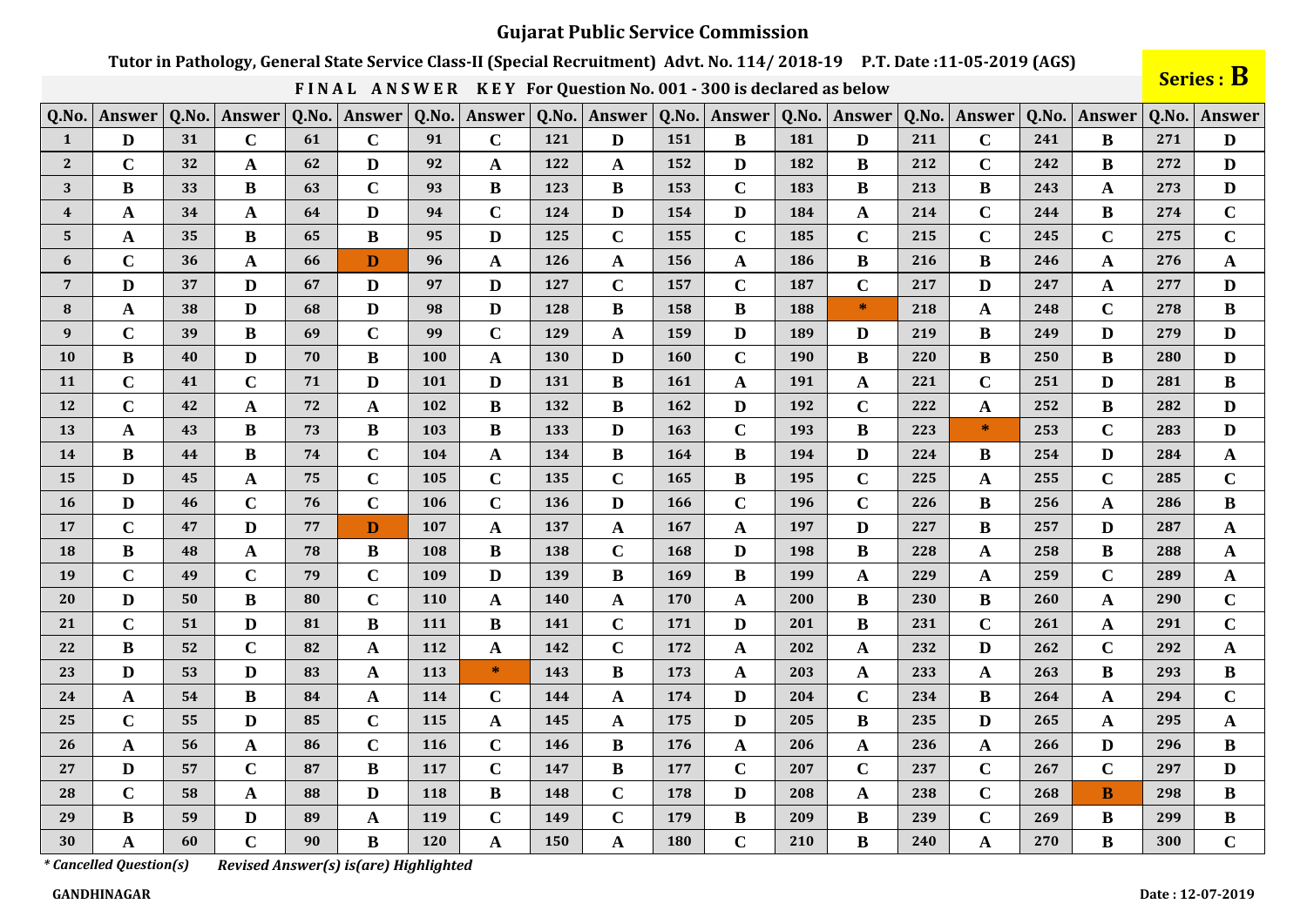# Tutor in Pathology, General State Service Class-II (Special Recruitment) Advt. No. 114/2018-19 P.T. Date:11-05-2019 (AGS)

FINAL ANSWER KEY For Question No. 001 - 300 is declared as below

Series : C

| Q.No.                   | Answer       | Q.No. | Answer       | Q.No. | Answer         | Q.No. | Answer      | Q.No. | <b>Answer</b> | Q.No. | Answer       | Q.No. | Answer      | Q.No. | <b>Answer</b> | Q.No. | <b>Answer</b> | Q.No. | <b>Answer</b>                                     |
|-------------------------|--------------|-------|--------------|-------|----------------|-------|-------------|-------|---------------|-------|--------------|-------|-------------|-------|---------------|-------|---------------|-------|---------------------------------------------------|
| 1                       | B            | 31    | D            | 61    | D              | 91    | $\mathbf C$ | 121   | $\mathbf{A}$  | 151   | $\mathbf C$  | 181   | B           | 211   | $\mathbf C$   | 241   | $\mathbf C$   | 271   | B                                                 |
| $\mathbf{2}$            | A            | 32    | A            | 62    | $\mathbf C$    | 92    | B           | 122   | D             | 152   | $\mathbf C$  | 182   | A           | 212   | A             | 242   | D             | 272   | A                                                 |
| 3                       | A            | 33    | B            | 63    | $\mathbf{D}$   | 93    | D           | 123   | $\mathbf C$   | 153   | B            | 183   | $\ast$      | 213   | $\bf{B}$      | 243   | $\mathbf{A}$  | 273   | $\mathbf A$                                       |
| $\overline{\mathbf{4}}$ | $\mathbf A$  | 34    | $\mathbf C$  | 64    | $\bf{B}$       | 94    | $\mathbf A$ | 124   | B             | 154   | A            | 184   | $\mathbf C$ | 214   | $\mathbf C$   | 244   | B             | 274   | $\mathbf C$                                       |
| 5                       | $\mathbf C$  | 35    | $\mathbf C$  | 65    | $\mathbf{D}$   | 95    | $\mathbf C$ | 125   | B             | 155   | A            | 185   | $\mathbf A$ | 215   | $\mathbf{A}$  | 245   | D             | 275   | $\bf{B}$                                          |
| 6                       | $\mathbf C$  | 36    | $\mathbf C$  | 66    | $\mathbf{A}$   | 96    | A           | 126   | $\mathbf C$   | 156   | $\bf{B}$     | 186   | $\mathbf C$ | 216   | $\bf{B}$      | 246   | A             | 276   | $\mathbf A$                                       |
| $\overline{7}$          | $\bf{B}$     | 37    | D            | 67    | $\mathbf C$    | 97    | D           | 127   | A             | 157   | B            | 187   | $\mathbf C$ | 217   | D             | 247   | $\mathbf C$   | 277   | $\mathbf C$                                       |
| 8                       | D            | 38    | B            | 68    | $\mathbf{A}$   | 98    | $\mathbf C$ | 128   | D             | 158   | $\mathbf C$  | 188   | $\bf{B}$    | 218   | B             | 248   | $\mathbf C$   | 278   | $\mathbf A$                                       |
| 9                       | A            | 39    | $\mathbf C$  | 69    | $\mathbf{D}$   | 99    | $\bf{B}$    | 129   | B             | 159   | $\mathbf{C}$ | 189   | $\mathbf C$ | 219   | $\bf{B}$      | 249   | $\mathbf C$   | 279   | $\bf{B}$                                          |
| <b>10</b>               | B            | 40    | $\mathbf C$  | 70    | $\mathbf C$    | 100   | A           | 130   | A             | 160   | A            | 190   | $\mathbf A$ | 220   | $\mathbf C$   | 250   | A             | 280   | $\bf{B}$                                          |
| <b>11</b>               | $\mathbf C$  | 41    | $\mathbf C$  | 71    | $\mathbf{D}$   | 101   | D           | 131   | D             | 161   | $\bf{B}$     | 191   | D           | 221   | A             | 251   | B             | 281   | $\mathbf C$                                       |
| 12                      | $\mathbf A$  | 42    | A            | 72    | $\mathbf C$    | 102   | $\bf{B}$    | 132   | $\mathbf{A}$  | 162   | D            | 192   | $\mathbf A$ | 222   | $\mathbf C$   | 252   | $\bf{B}$      | 282   | $\mathbf C$                                       |
| 13                      | B            | 43    | B            | 73    | $\, {\bf B}$   | 103   | B           | 133   | A             | 163   | $\mathbf C$  | 193   | $\bf{B}$    | 223   | B             | 253   | A             | 283   | $\bf{B}$                                          |
| 14                      | $\mathbf C$  | 44    | A            | 74    | $\mathbf{A}$   | 104   | A           | 134   | D             | 164   | D            | 194   | D           | 224   | $\mathbf A$   | 254   | $\bf{B}$      | 284   | $\mathbf C$                                       |
| 15                      | D            | 45    | B            | 75    | $\mathbf{A}$   | 105   | $\mathbf C$ | 135   | D             | 165   | $\mathbf C$  | 195   | $\mathbf C$ | 225   | A             | 255   | $\mathbf C$   | 285   | $\mathbf C$                                       |
| <b>16</b>               | $\mathbf{A}$ | 46    | A            | 76    | $\mathbf C$    | 106   | B           | 136   | $\mathbf{A}$  | 166   | $\mathbf{A}$ | 196   | $\mathbf A$ | 226   | D             | 256   | $\mathbf{A}$  | 286   | $\bf{B}$                                          |
| 17                      | D            | 47    | D            | 77    | $\mathbf{D}$   | 107   | $\mathbf C$ | 137   | $\mathbf C$   | 167   | $\mathbf C$  | 197   | $\mathbf C$ | 227   | $\mathbf C$   | 257   | A             | 287   | $\mathbf{D}$                                      |
| 18                      | D            | 48    | D            | 78    | $\mathbf A$    | 108   | $\ast$      | 138   | D             | 168   | $\bf{B}$     | 198   | $\bf{B}$    | 228   | B             | 258   | $\mathbf C$   | 288   | $\mathbf A$                                       |
| 19                      | $\mathbf C$  | 49    | $\bf{B}$     | 79    | $\mathbf C$    | 109   | D           | 139   | $\bf{B}$      | 169   | D            | 199   | $\mathbf A$ | 229   | $\bf{B}$      | 259   | D             | 289   | $\, {\bf B}$                                      |
| 20                      | A            | 50    | D            | 80    | $\bf{B}$       | 110   | B           | 140   | $\mathbf C$   | 170   | $\mathbf C$  | 200   | D           | 230   | $\bf{B}$      | 260   | B             | 290   | $\bf{B}$                                          |
| 21                      | $\mathbf C$  | 51    | $\mathbf C$  | 81    | $\mathbf C$    | 111   | A           | 141   | B             | 171   | D            | 201   | $\bf{B}$    | 231   | D             | 261   | D             | 291   | $\mathbf C$                                       |
| 22                      | D            | 52    | A            | 82    | $\overline{C}$ | 112   | $\mathbf C$ | 142   | B             | 172   | B            | 202   | D           | 232   | D             | 262   | B             | 292   | $\mathbf{A}$                                      |
| 23                      | $\mathbf C$  | 53    | B            | 83    | $\mathbf A$    | 113   | B           | 143   | D             | 173   | B            | 203   | D           | 233   | D             | 263   | $\mathbf C$   | 293   | $\frac{\partial \mathbf{r}}{\partial \mathbf{r}}$ |
| 24                      | D            | 54    | B            | 84    | $\, {\bf B}$   | 114   | D           | 144   | $\bf{B}$      | 174   | $\mathbf A$  | 204   | $\mathbf A$ | 234   | $\mathbf C$   | 264   | D             | 294   | $\bf{B}$                                          |
| 25                      | B            | 55    | $\mathbf{A}$ | 85    | $\mathbf D$    | 115   | $\mathbf C$ | 145   | $\mathbf C$   | 175   | $\mathbf C$  | 205   | $\mathbf C$ | 235   | $\mathbf C$   | 265   | $\mathbf C$   | 295   | $\mathbf A$                                       |
| 26                      | D            | 56    | $\mathbf C$  | 86    | $\mathbf{D}$   | 116   | $\mathbf C$ | 146   | D             | 176   | $\mathbf C$  | 206   | $\bf{B}$    | 236   | A             | 266   | A             | 296   | $\bf{B}$                                          |
| 27                      | D            | 57    | D            | 87    | $\mathbf C$    | 117   | D           | 147   | A             | 177   | A            | 207   | $\mathbf A$ | 237   | D             | 267   | D             | 297   | $\bf{B}$                                          |
| 28                      | D            | 58    | A            | 88    | $\, {\bf B}$   | 118   | B           | 148   | $\mathbf C$   | 178   | $\bf{B}$     | 208   | $\mathbf A$ | 238   | $\bf{B}$      | 268   | $\bf{B}$      | 298   | $\mathbf A$                                       |
| 29                      | $\mathbf C$  | 59    | $\mathbf C$  | 89    | $\mathbf C$    | 119   | A           | 149   | $\bf{B}$      | 179   | D            | 209   | $\mathbf A$ | 239   | D             | 269   | $\mathbf C$   | 299   | $\boldsymbol{\rm{A}}$                             |
| 30                      | $\bf{B}$     | 60    | $\bf{B}$     | 90    | $\mathbf{D}$   | 120   | $\bf{B}$    | 150   | A             | 180   | A            | 210   | $\mathbf C$ | 240   | D             | 270   | A             | 300   | $\bf{B}$                                          |